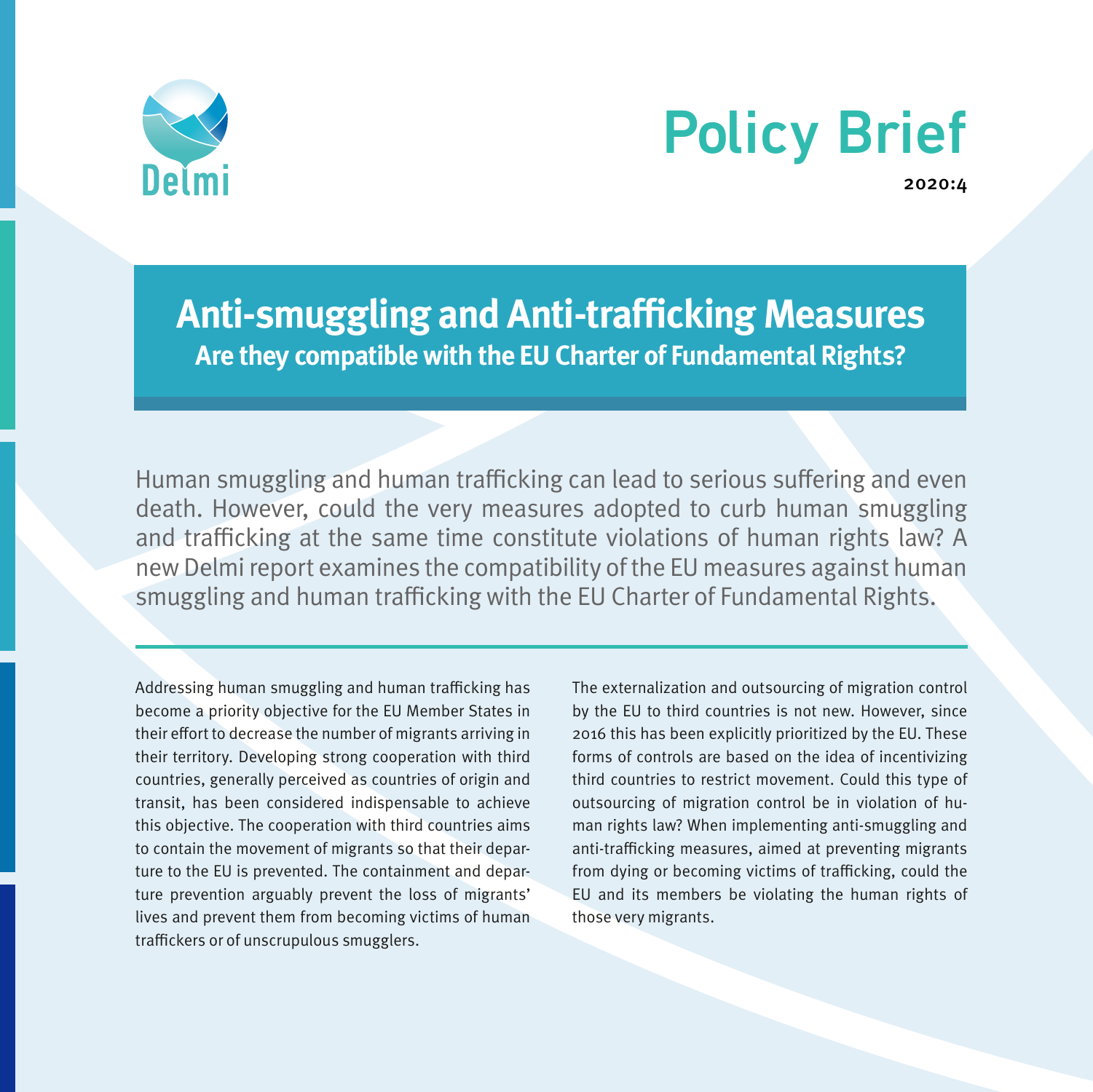This study focuses on two specific rights enshrined in the EU Charter of Fundamental Rights: the right to life and the right to seek asylum. It concludes that the EU and its Member States may be failing to fulfill their positive obligations to ensure the right to life, and that the EU and its Member States may be in violation of the right to leave to seek asylum. The EU and its Member States have positive obligations to take active steps to safeguard the right holders' (the migrants affected by the anti-smuggling and/or anti-trafficking measures) effective enjoyment of a fundamental right, such as the right to life.

Given the empirical doubts as to whether the current measures achieve this objective, alternative measures need to be considered. These alternatives, while ensuring the right to life, will have to also accommodate the States' migration control interests.

# **Challenges when applying the EU Charter of Fundamental Rights**

There are several legal challenges related to the applicability of the EU Charter of Fundamental Rights to the anti-smuggling and anti-trafficking measures undertaken by the EU and its Member States. These challenges concern among others the following factors:

- First, the individuals affected by the measures are not only located in third countries. They are also not under any form of physical or territorial control exercised by the EU and its Member States.
- Second, the measures are undertaken not only by the EU and its Member States that are bound by the EU Charter, but also by other actors, including third countries. It may be difficult to distinguish the specific roles of the different actors.

– Third, the measures are based on informal agreements with third countries, thus not constituting binding law.

The EU Charter applies to all EU institutions and bodies even when their actions have extraterritorial effect or these act outside of the confines of the EU legal framework. This means that any informal agreement with third countries can be scrutinized against the principles of the EU Charter.

#### The right to life

The EU and the EU Member States have positive obligations to ensure the right to life in the context of the anti-smuggling and anti-trafficking measures. These positive obligations cannot be so far reaching as to require neglect of the EU's and Member States' migration control interests. However, the EU and the Member States are at least under the positive obligation to consider alternative means that provide increased protection for migrants. The EU and the Member States are also under a positive obligation to initiate studies to assess to what extent the current anti-smuggling and anti-trafficking measures effectively ensure the right to life and to what extent any alternative measures (e.g. legal routes to entry, humanitarian visas) might be too burdensome or unreasonable.

#### The right to asylum

The anti-smuggling and anti-trafficking measures lead to containment of people in third countries and prevention of their departure to potential countries of asylum; for this reason, the measures interfere with the right to asylum. An integral part of this right is the right to leave to seek asylum. For any interference with the right to leave to seek asylum to be permissible under human rights law, it needs to meet certain requirements. First, it must be provided by law, which means that any measure that interferes with the right must have a specific legal basis.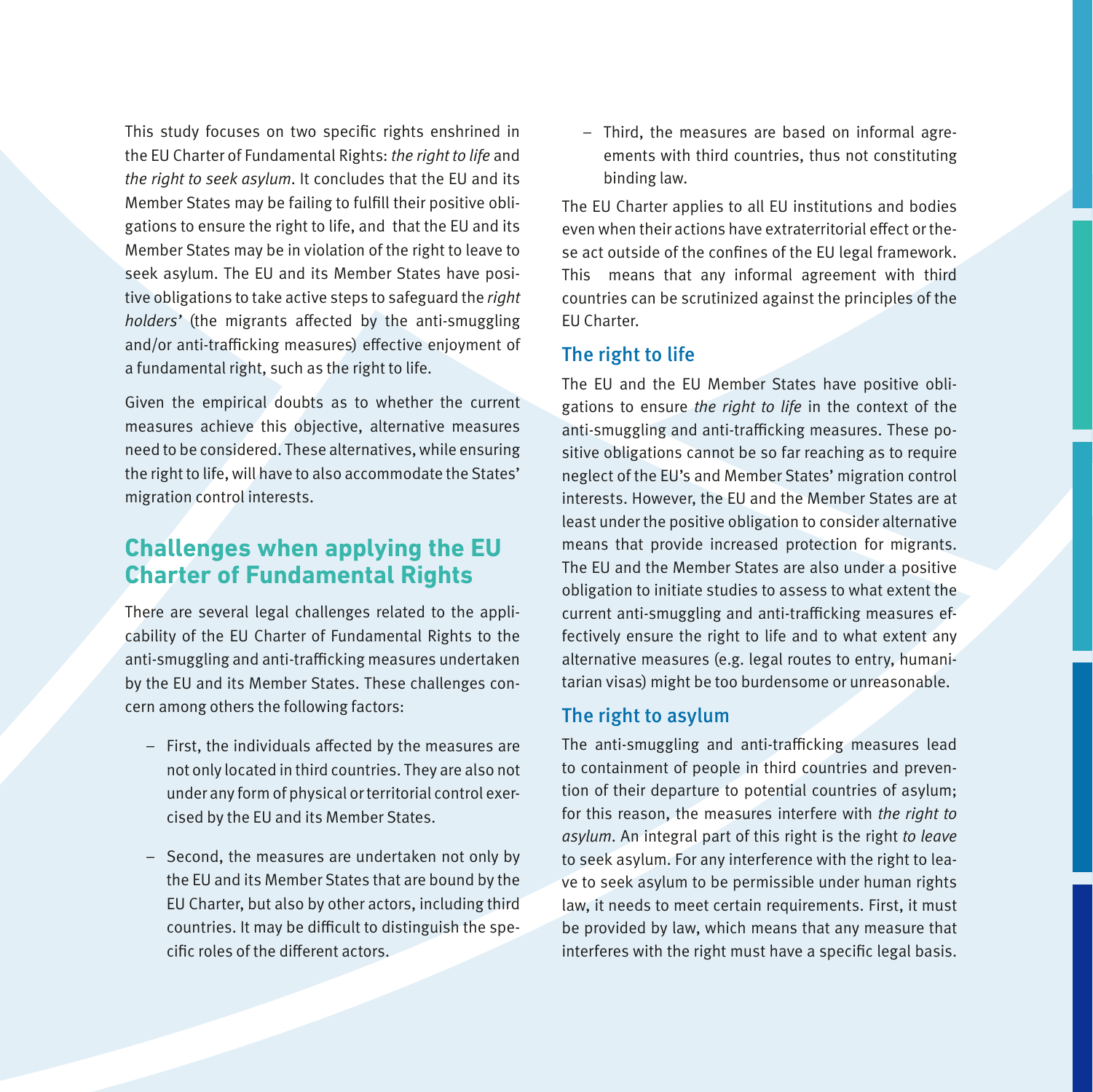This requirement does not seem to be met considering the informal nature of the cooperation with third states within which the anti-smuggling and anti-trafficking measures are undertaken. Solely based on the failure to meet this requirement, the measures can be declared contrary to human rights law.

Second, the measures that interfere with the right need to pursue a legitimate objective. This requirement seems to be met since the measures aim to preserve the integrity of the Member States' borders and, arguably, aim to save lives. It can, however, be questioned whether the chosen measures for achieving these objectives are appropriate or even necessary. There seems to be alternative measures that in practice might lead to the same number of people entering the EU while, at the same time, better guaranteeing the right to leave to seek asylum.

## **Recommendations**

## Better understanding of the definitions

The legal definitions of human smuggling and human trafficking are ambiguous and have been interpreted in an overly expansive way, which has led to little understanding as to the nature of the phenomenon that the EU and the EU Member States try to address. This understanding needs to be improved for any measures against human trafficking and human smuggling to be effective.An improved understanding also implies that 'human smuggling' and 'human trafficking' should not be constantly rhetorically invoked to justify migration control policies.

### Reconsidering the definitions so that these reflect severe forms of harm

In light of the overly expansive way in which human trafficking and human smuggling are interpreted, a reconsideration is necessary as to the type, nature and severity of harm and wrong that these crimes are meant to reflect. Such a reconsideration should, for example, imply questioning the inclusion of humanitarian assistance within the definitional scope of human smuggling.

### Undertaking complementary measures for ensuring asylum seekers' rights

For the EU and the Member States to truly deliver on their claim that saving lives is a primary goal of the EU actions in relation to the management of the EU external borders, the measures of containing migrants in third countries will have to be complemented with other measures. These other measures can ensure safe routes for accessing the EU territory. Any alternative measures (e.g. creating safe and legal channels for existing third countries) might lead to the same number of people entering the territory of the EU Member States. There is an urgent need for further studies in this area.

## Strengthening of hard law

Cooperation with third countries in the field of migration should evolve towards greater recourse to hard law, rather than soft law and informal arrangements. This will ensure that EU and the Member States' actions in this area can be tested against human rights law standards.

## Undertaking empirically grounded studies

The EU and its Member States should ensure empirically grounded studies that can demonstrate that the current anti-smuggling and anti-trafficking measures are effective for achieving the claimed objectives i.e. saving lives and preventing arrivals. It is also desirable to undertake empirically grounded studies that can demonstrate whether any measures that are alternative to the ones that currently dominate would be too burdensome and unreasonable.